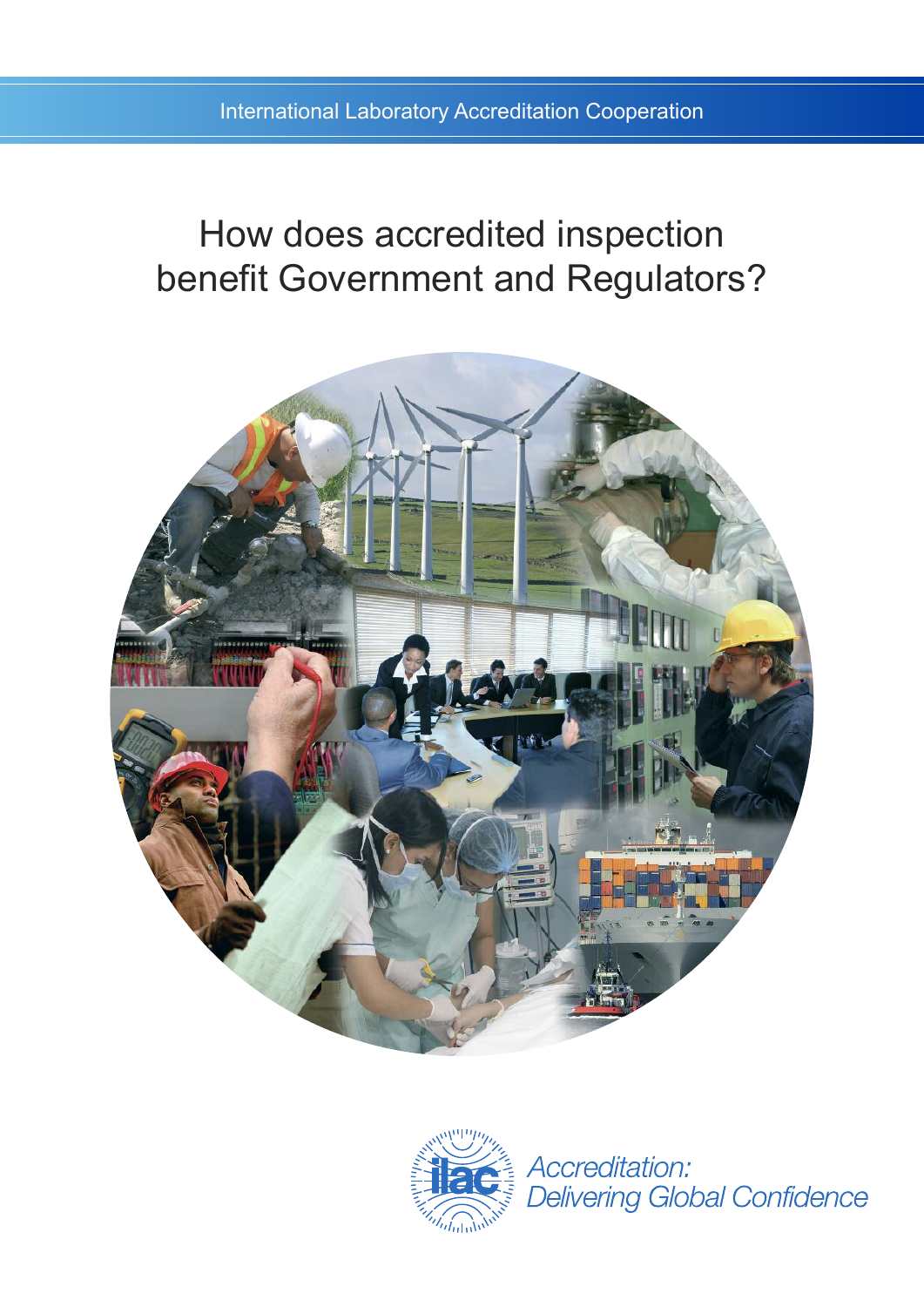### **How does accredited inspection benefit Government and Regulators?**

Government bodies and Regulators are constantly called upon to make decisions related to:

- Protecting the health and welfare of consumers and the public
- Protecting the environment

RANGER IN 1979.

- Developing new regulations and requirements
- Measuring compliance with regulatory and legal requirements

In order to make informed decisions, there must be a level of confidence that the results produced by inspection bodies are accurate, reliable and impartial. Using an accredited inspection body can help establish and assure this confidence.

In order to make informed decisions, there must be a level of confidence that the results produced by inspection bodies are accurate, reliable and impartial. Using an accredited inspection body can help establish and assure this confidence.

When an inspection body is accredited by a recognised accreditation body, it has demonstrated that a prescribed level of technical competence to perform specific types of inspection activities has been achieved.

## **Inspection carried out by Government**

In many cases, Government bodies operate under monopoly conditions in the national market. They are not subject to competition, and therefore may not be required to seek constant improvement of their professional skills and services. Despite this regulatory mandate it can often be beneficial that such bodies gain accreditation to gain independent and impartial verification of their competence to perform distinct regulatory-based inspection tasks.

Accreditation of a Government inspection body, stipulated either in national law or on a voluntary base, increases its technical acceptance to fulfil regulatory tasks on a national or international level.

In addition, accreditation can often help to improve harmonization within national regulatory and legislative structures. When several Government bodies perform similar tasks in different regions of the country, accreditation often becomes the technical platform to harmonize the imposed requirements in the country. As a result, it reduces appeals and complaints to Government.

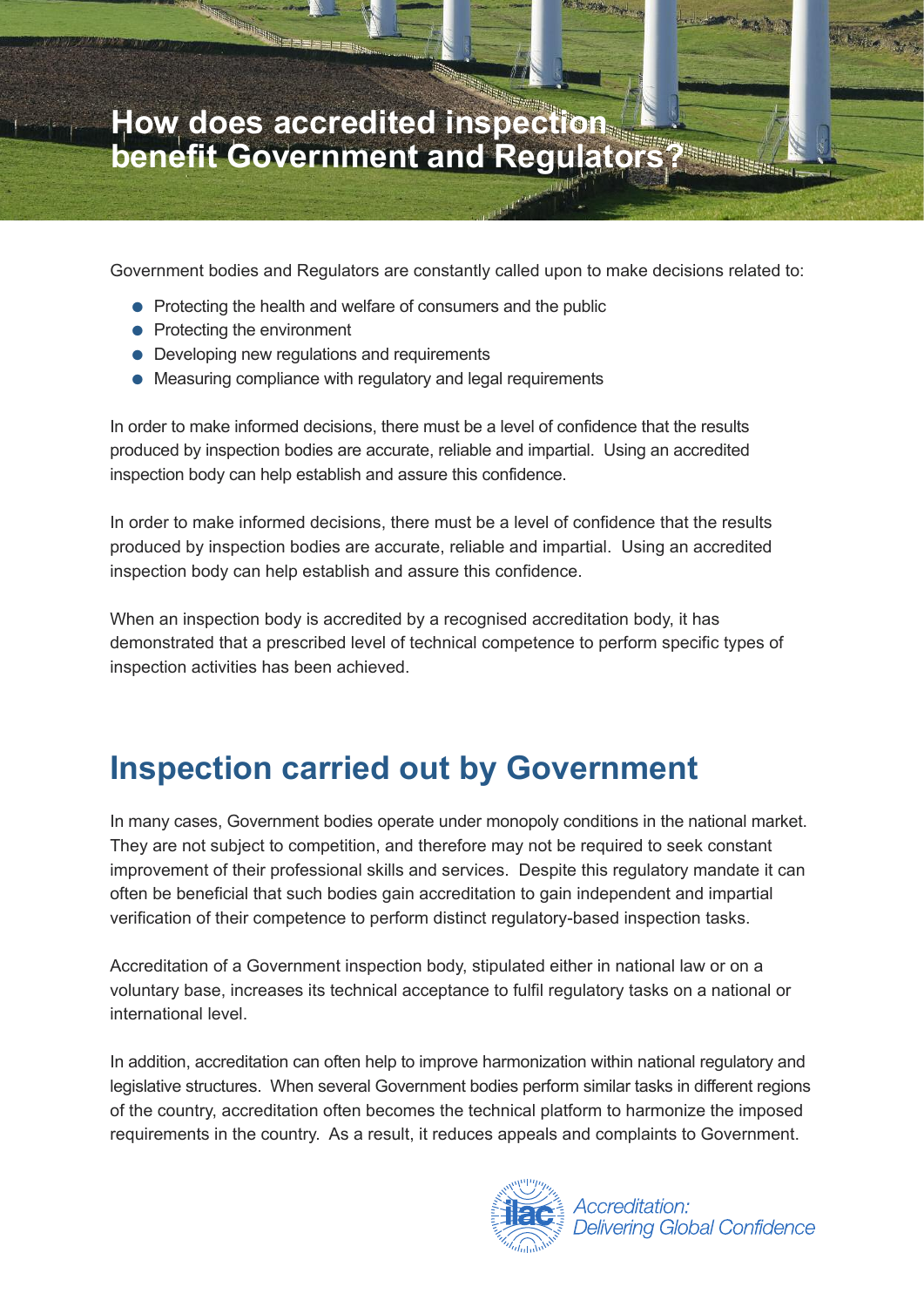#### **Inspection carried out by Government**

Due consideration should be given to situations where an accreditation body has to withdraw accreditation of an inspection body performing work under a monopoly situation. The withdrawal of accreditation, for whatever reason, may leave the national market without a proven competent alternative for conformity assessment in its particular, regulated, technical field. Public authorities should be made aware that this may happen.

Precautionary actions need to be established in advance, to avoid potential undue pressure from public or political authorities being imposed on the accreditation body and to ensure that a withdrawal can be managed. In some cases, accreditation of at least two inspection bodies for the same scope in the regulated field, with or without a specific territory in which the service would be conducted, may overcome such a conflicting situation.

Accreditation provides assurance that the inspection body is capable of producing results that can be relied upon by Government to meet their regulatory and legislative responsibilities. Using an accredited inspection body benefits Government and Regulators by:

- Increasing confidence in inspection related information used to support policy decisions and action plans
- Providing Government with an independent (third party) attestation that is based on an internationally recognised standard
- Reducing uncertainties associated with decisions that affect the protection of human health and the environment
- Increasing public confidence, because accreditation is a recognisable mark of approval
- Eliminating duplicate inspections and improving the efficiency of the assessment process (which may reduce costs)

Using accredited inspection bodies also facilitates trade and economic growth. The accreditation process relies on a uniform approach to confirming inspection body competence – an approach that has been accepted and implemented across many borders. The ILAC Inspection Mutual Recognition Arrangement (MRA), which was signed in 2012, is based on internationally agreed and accepted inspection practices.

Inspection reports generated by accredited inspection bodies can facilitate acceptance of goods between economies. This saves money as it reduces or eliminates the need for repeat inspections.

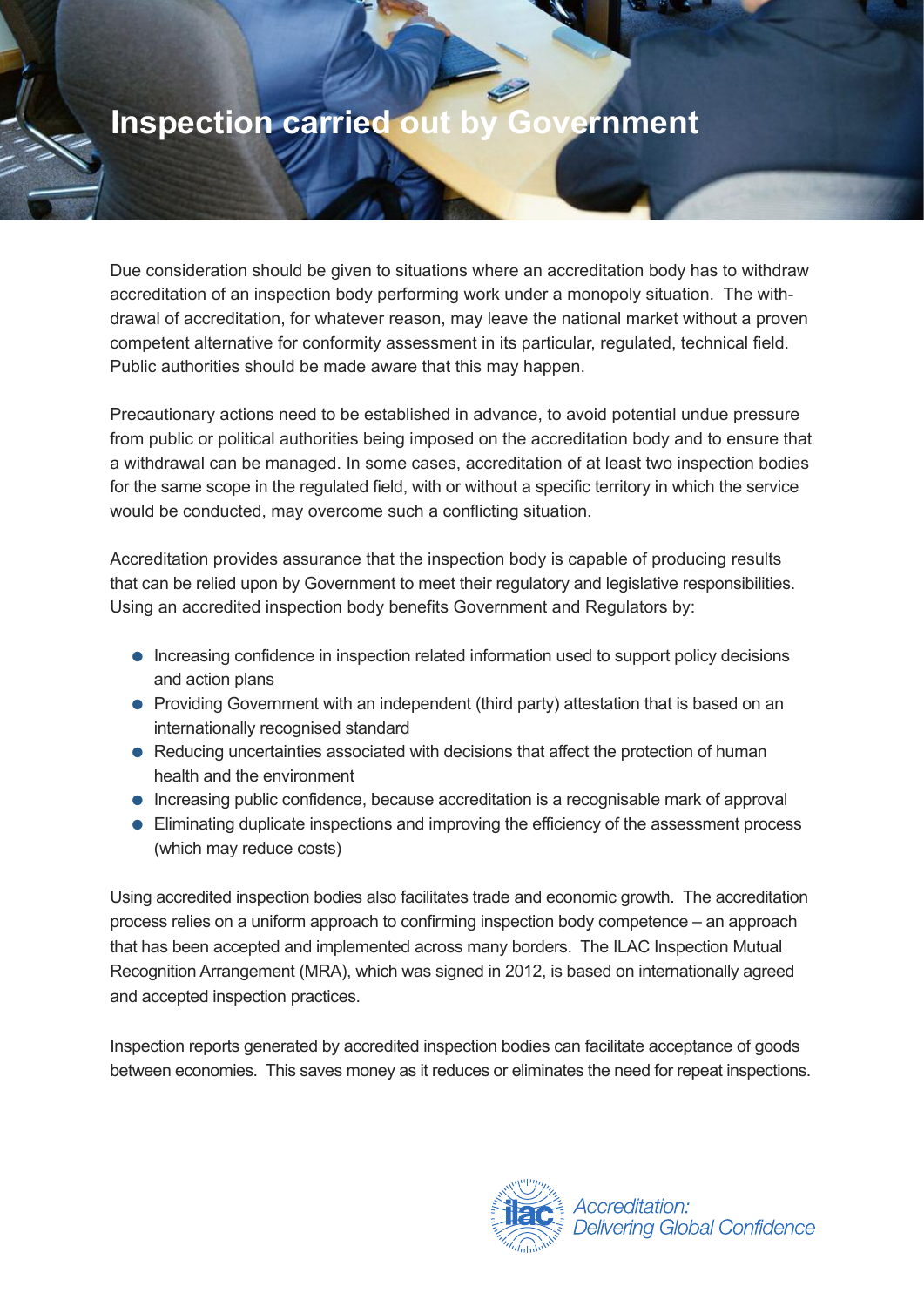## **What is inspection?**

"Inspection" is an essential part of ensuring the operational safety of many items that the public use in their daily lives. Safety of food is a prime example, as are cranes, lifts, boilers and pressure vessels used in the workplace. The competence of inspection services employed by local and national authorities and other organisations to ensure regulatory requirements are being met is often assured by accreditation.

Inspection is the examination of a design, product, service, process or installation; and determining their conformity with specific requirements. Many types of inspection also involve professional judgement for conformance against standards and general requirements. Inspection bodies must demonstrate, to an accreditation body, that they have the necessary competence to perform the specified tasks before they can achieve accreditation.

There is a close relationship between inspection, testing and measurement. Inspection involves examinations by competent personnel using techniques such as:

- Visual examination
- Visual comparison with standards (e.g. colour matching)
- Dimensional checks
- Examination using gauges and instruments.

Examples of activities which benefit from accreditation include inspection of pressure equipment, cranes and passenger ropeways, lifts, inspection of offshore structures for oil and gas exploration and production, mechanical equipment inspection, non-destructive testing, inspection of meat, dairy products and other food production, bio-security and border control inspections, to name a few.

The criteria used by signatories of the ILAC Inspection Mutual Recognition Arrangement (MRA) for accrediting inspection bodies is the Standard ISO/IEC 17020 *Conformity assessment – requirements for the various types of bodies performing inspection.*

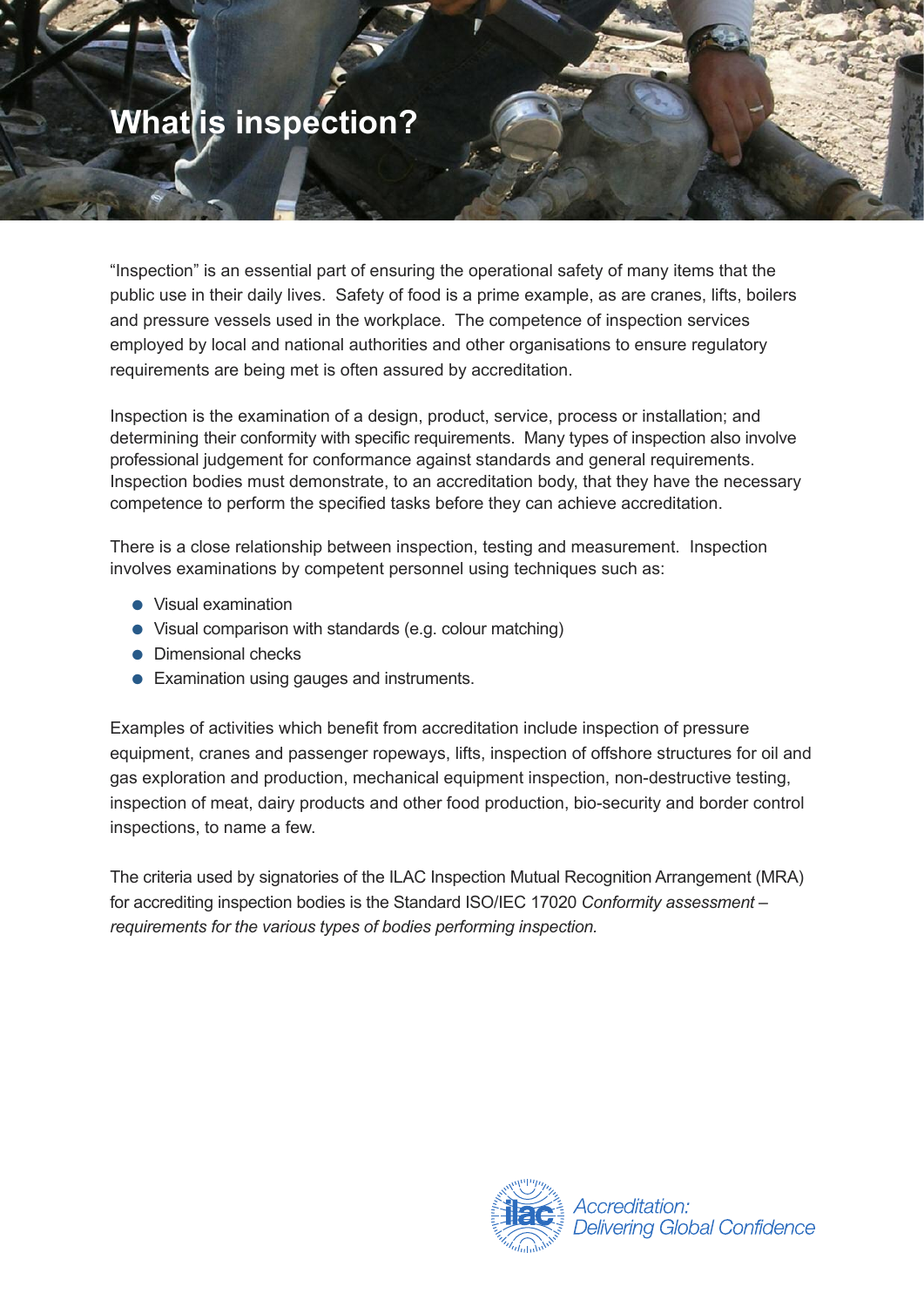# **How does accreditation work?**

Inspection bodies can have either all or part of their inspection activities accredited. The assessment process involves the use of technical specialists who assess the specific types of inspection being performed. The assessment criteria are based on the international standard ISO/IEC 17020, which is used for assessing inspection bodies throughout the world and involves a thorough examination of all the elements of an inspection body that contribute to the production of accurate and reliable inspection reports, including consideration of the following:

- technical competence of staff (including qualifications, training and experience)
- appropriateness of inspection methods
- the use of suitable equipment (properly calibrated and maintained)
- safeguards to ensure impartiality and confidentiality
- code of conduct and processes for working safely
- effective quality assurance procedures

Inspection body accreditation uses criteria and procedures specifically developed to determine technical competence. Specialist technical assessors conduct a thorough evaluation of all factors in an inspection body's operation that affect the production of reliable inspection results.

At the end of the assessment by an accreditation body, a detailed report is presented to the inspection body, highlighting any areas that require attention and corrective action before the inspection body can be recommended for accreditation.

Once accredited, the inspection body is regularly re-assessed to ensure its continued compliance with requirements, and to check that its standard of operation is being maintained.

All these factors contribute to an inspection body being technically competent to undertake specific inspection activities.

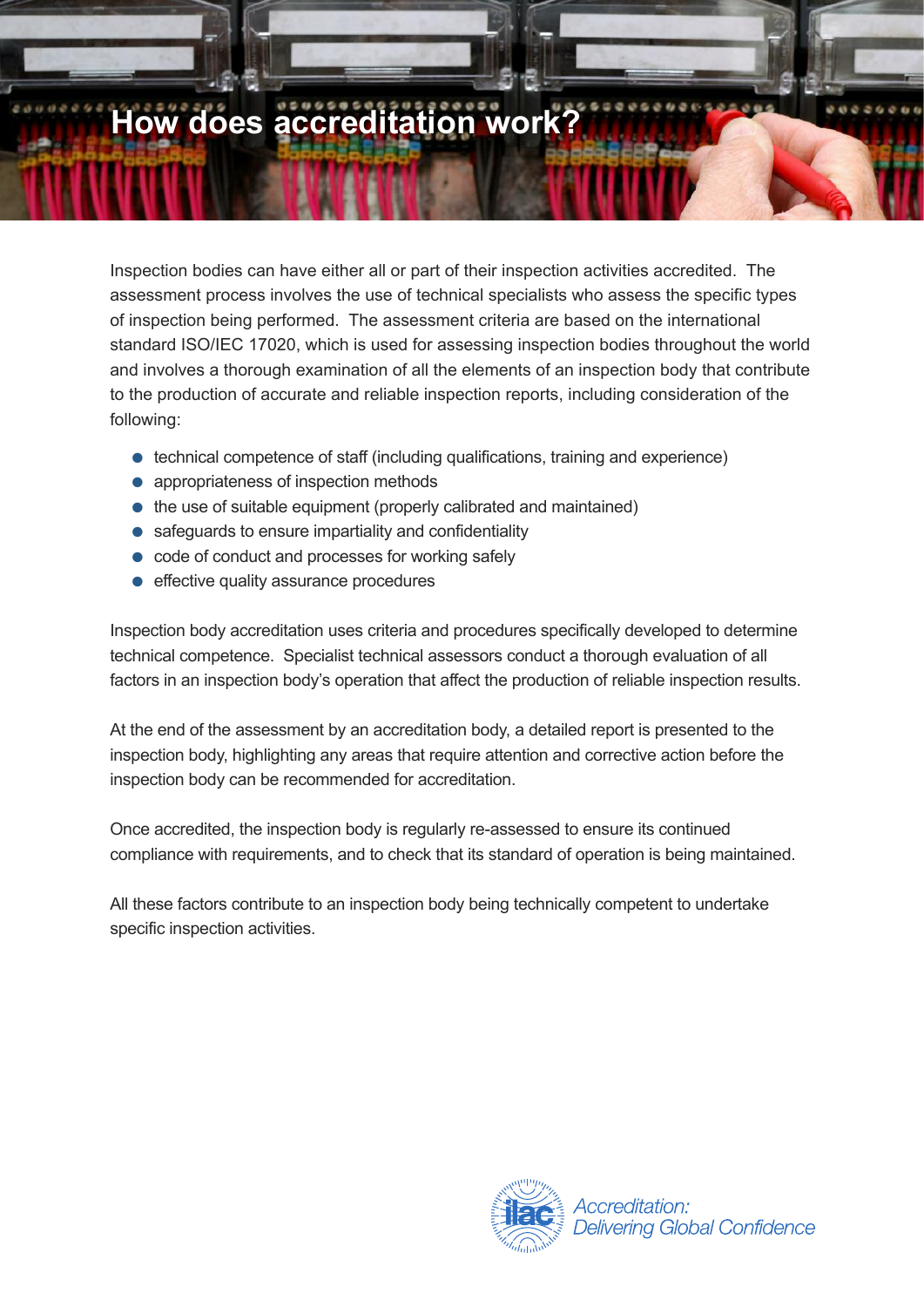#### **How can you tell if an inspection body is accredited?**

Accredited inspection bodies are authorised to issue inspection reports or certificates bearing some type of symbol or endorsement indicating their accreditation. Users of inspection services should also check with the inspection body what specific inspections they are accredited to do. This is normally specified in their Scope of Accreditation, which may be supplied by the inspection body upon request and is normally listed on the accreditation body's website.

#### **What if the inspection body has ISO 9001 certification?**

Inspection bodies can be audited and certified to an international management systems standard called ISO 9001. This standard is widely used in manufacturing and service organisations to evaluate their systems for managing the quality of their products or services. Certification of an organisation's quality management systems against ISO 9001 aims at confirming the compliance of the management system to this standard, but does not specify requirements for technical competence and impartiality.







Accreditation: **Delivering Global Confidence**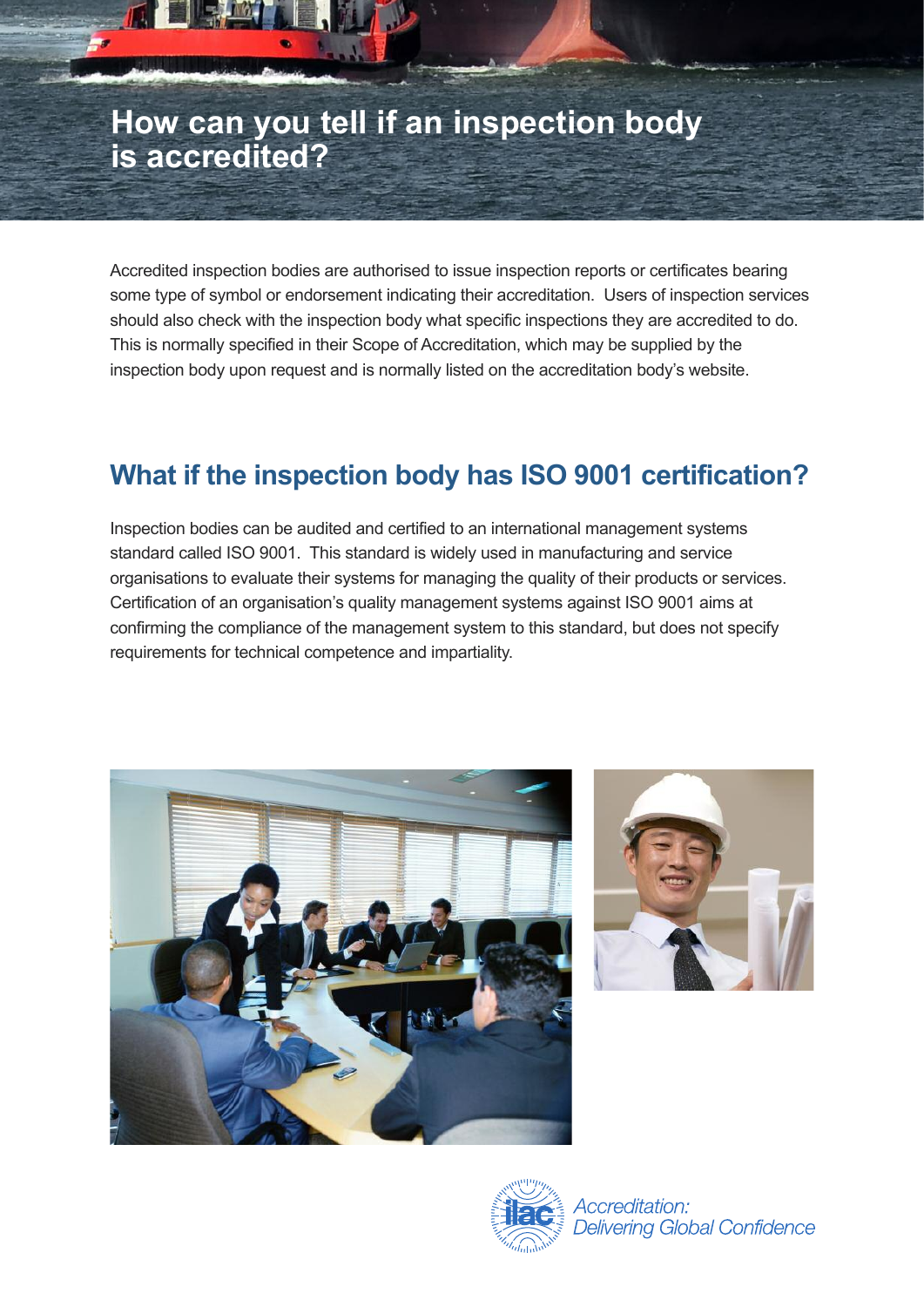#### **Enhancing the acceptance of products and services across national borders**

Accreditation bodies around the world, which have been evaluated by peers as competent, have signed an arrangement that enhances the acceptance of products and services across national borders. The purpose of this arrangement, the ILAC Inspection Mutual Recognition Arrangement (MRA), is to create an international framework to support international trade through the removal of technical barriers.

The MRA acts as an internationally recognised 'stamp of approval' to demonstrate compliance against agreed standards and requirements. Consequently, risk is minimised, as decisions are based on reliable inspection reports. Duplication is also minimised as inspection reports included in submissions for product approvals can be accepted with confidence without re-inspection.

Many specifiers, such as Government agencies, have recognised the importance of credible accreditation programs that are developed against internationally recognised standards. Accreditation and the ILAC MRA help Regulators meet their own legislated responsibilities by providing a globally recognised system for accepting accredited inspection reports.







Accreditation: **Delivering Global Confidence**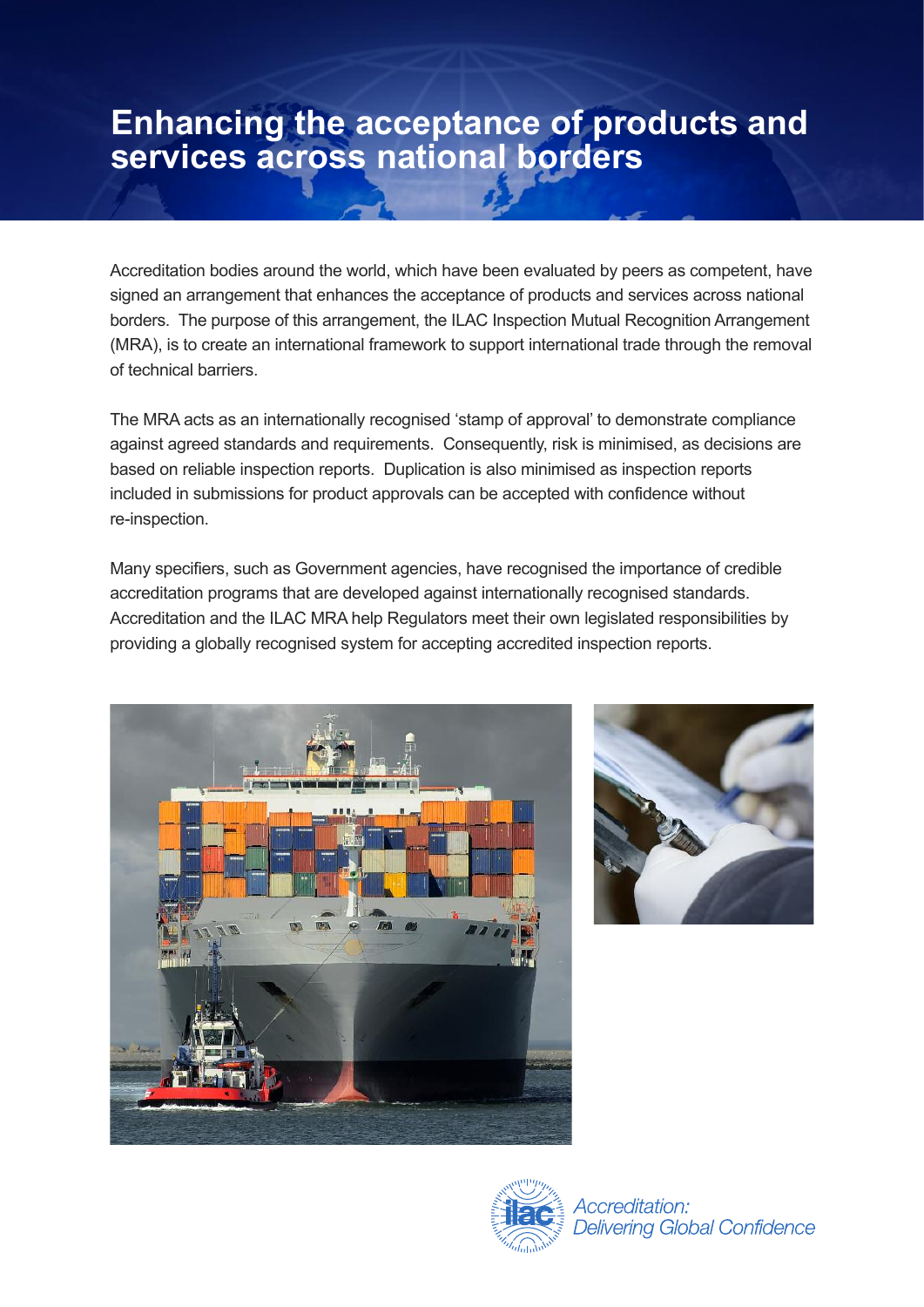

ILAC facilitates trade and supports Regulators by operating a worldwide mutual recognition arrangement – the ILAC Arrangement – among Accreditation Bodies (ABs) in order that the data and test results issued by laboratories and inspection bodies, collectively known as Conformity Assessment Bodies (CABs), accredited by ILAC Accreditation Body members are accepted globally. Thereby, technical barriers to trade, such as the re-testing of products each time they enter a new economy is reduced, in support of realising the free-trade goal of *"accredited once, accepted everywhere".* 

In addition, accreditation reduces risk for business and its customers by assuring that accredited CABs are competent to carry out the work they undertake within their scope of accreditation.

Furthermore, the results from accredited facilities are used extensively by Regulators for the public benefit in the provision of services that promote an unpolluted environment, safe food, clean water, energy, health and social care services.

ABs that are members of ILAC and the CABs they accredit are required to comply with appropriate international standards and the applicable ILAC application documents for the consistent application of those standards.

ILAC is the global association for the accreditation of laboratories, inspection bodies, proficiency testing providers and reference material producers, with a membership consisting of accreditation bodies and stakeholder organisations throughout the world.

It is a representative organisation that is involved with:

- the development of accreditation practices and procedures,
- the promotion of accreditation as a trade facilitation tool,
- supporting the provision of local and national services,
- the assistance of developing accreditation systems,
- the recognition of competent testing (including medical) and calibration laboratories, inspection bodies, proficiency testing providers and reference material producers around the world.

ILAC actively cooperates with other relevant international organisations in pursuing these aims.

ABs who have signed the ILAC Arrangement are subject to peer evaluation via formally established and recognised regional cooperation bodies using ILAC rules and procedures, prior to becoming a signatory to the ILAC Arrangement.